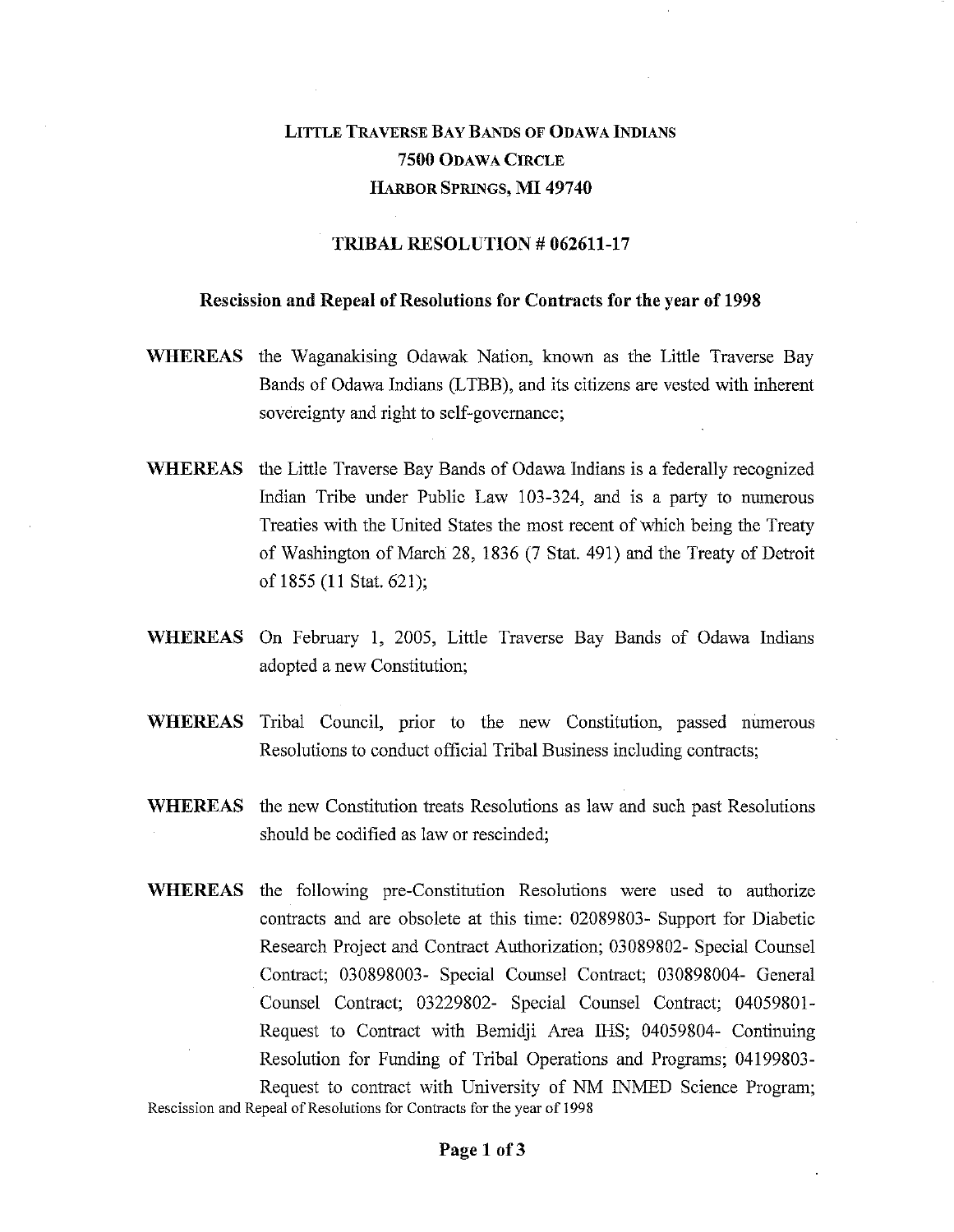06149801- Helping Hands Treatment Model; 08189801- Special Counsel Contract; 09139801- Approval of priorities and projects of Tribal Transportation Improvement Program; 11089801- Creation of Ad Hoc Committee on Draft Constitution; 11229801- Litigation Support Request; 12069801- Special Counsel Contract.

THEREFORE, BE IT RESOLVED that the following Resolutions are rescinded and repealed in their entirety, and are void and have no effect: 02089803- Support for Diabetic Research Project and Contract Authorization; 03089802- Special Counsel Contract; 030898003- Special Counsel Contract; 030898004- General Counsel Contract; 03229802- Special Counsel Contract; 04059801- Request to Contract with Bemidji Area IHS; 04059804- Continuing Resolution for Funding of Tribal Operations and Programs; 04199803- Request to contract with University of NM INMED Science Program; 06149801- Helping Hands Treatment Model; 08189801- Special Counsel Contract; 09139801- Approval of priorities and projects of Tribal Transportation Improvement Program; 11089801- Creation of Ad Hoc Committee on Draft Constitution; 11229801- Litigation Support Request; 12069801- Special Counsel Contract.